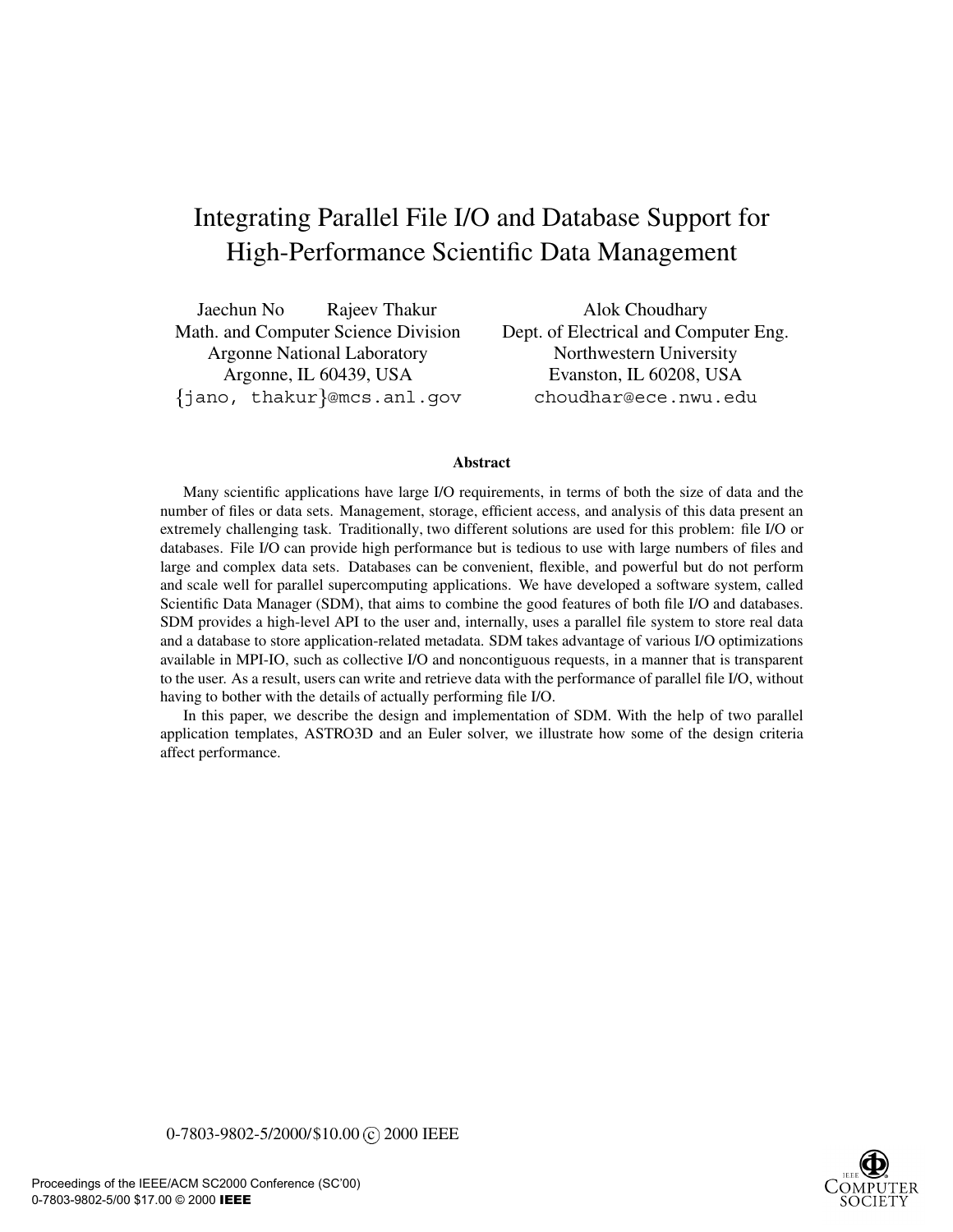## **1 Introduction**

Many large-scale scientific experiments and simulations generate very large amounts of data [8, 1] (on the order of several hundred gigabytes to terabytes), spanning thousands of "files" or data sets. Management, storage, efficient access, and analysis of this data present an extremely challenging task. Currently available techniques for this purpose are either raw file-I/O interfaces, such as MPI-IO [11, 19], or full-fledged databases. File-I/O interfaces provide high performance but are too cumbersome to use with large, complex data sets and large numbers of files. For example, the user must remember file names and the organization of data in a file and must specify the exact location in the file from which data must be accessed. Databases, on the other hand, provide a convenient, high-level interface and powerful data-retrieval capability, but they do not measure up to the performance requirements of large-scale scientific applications running on supercomputers.

We have developed a software system, called Scientific Data Manager (SDM), that aims to combine the good features of both file I/O and databases. SDM provides a high-level, user-friendly interface. Internally, SDM interacts with a database to store application-related metadata and uses MPI-IO to store the real data on a high-performance parallel file system. SDM takes advantage of various I/O optimizations available in MPI-IO, such as collective I/O and noncontiguous requests, in a manner that is transparent to the user. As a result, users can access data with the performance of parallel file I/O, without having to bother with the details of file I/O. Figure 1 illustrates the basic idea.

In this paper, we describe the design and implementation of SDM. SDM is currently implemented to use either MySQL [20] or PostgreSQL [24] as the database for metadata and MPI-IO for file I/O. In designing such a system, we have a wide choice of how to organize the data in files. We have implemented three different approaches. At one extreme, level 1, we store all data sets in separate files as they are generated. At the other extreme, level 3, we store data sets in a very small number of files and, using a database table, keep track of where in the files each data set is stored. We also have an intermediate approach, called level 2. We examine the performance implications of using each of these approaches by studying the performance results obtained for two application templates, ASTRO3D and an Euler solver, on an IBM SP and SGI Origin2000.

The rest of this paper is organized as follows. In Section 2 we discuss our goals in developing SDM. In Section 3 we describe how SDM is implemented. Performance results are presented in Section 4. We discuss related work in Section 5. We conclude and outline our plans for future work in Section 6.

# **2 Design Objectives**

We had three major goals in developing SDM: provide high-performance parallel I/O, provide a high-level application programming interface (API) that eliminates the need for the user to bother with the details of low-level file I/O or databases, and store enough metadata in a database so that the user can easily retrieve previously stored data.

**High-Performance I/O**. To achieve high-performance I/O, we decided to use a parallel file-I/O system to store real data and use MPI-IO to access this data. MPI-IO, the I/O interface defined as part of the MPI-2 standard [11, 19], is rapidly emerging as the standard, portable API for I/O in parallel applications. High-performance implementations of MPI-IO, both vendor and public-domain implementations, are available for most platforms [9, 15, 25, 26, 34]. MPI-IO is specifically designed to enable the optimizations that are critical for high-performance parallel I/O. Examples of these optimizations include collective I/O, the ability to access noncontiguous data sets with a single function,

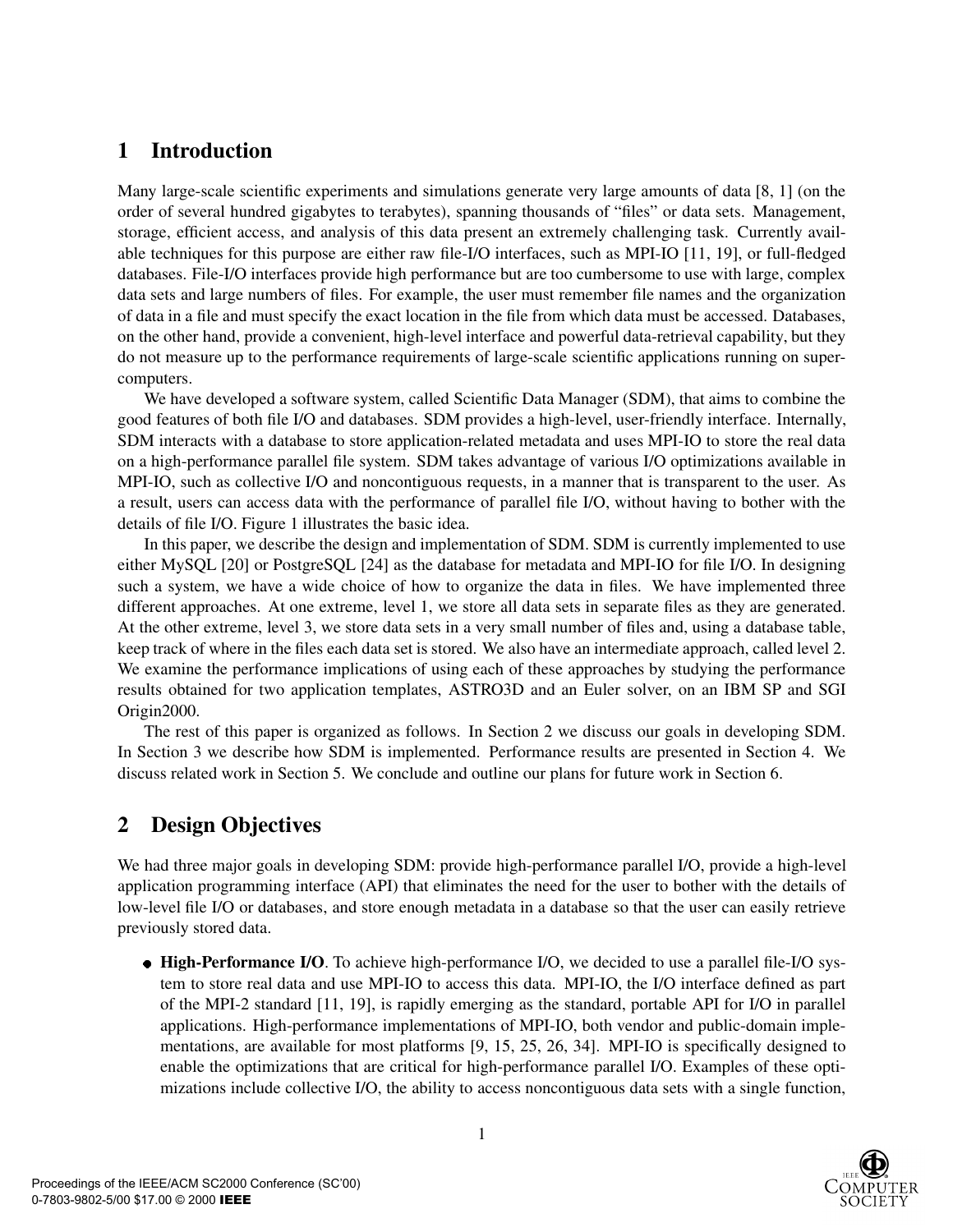

Figure 1: SDM architecture

and the ability to pass hints to the implementation about access patterns, file-striping parameters, and so forth.

- **High-Level API**. Our goal was to provide an API that did not require the user to know either MPI-IO or databases. The user can specify the data with a high-level description, together with annotations, and use a similar API for data retrieval. SDM internally translates the user's request into appropriate MPI-IO calls, including creating MPI derived datatypes for noncontiguous data [33]. SDM also interacts with the database when necessary, by using embedded SQL functions.
- **Convenient Data-Retrieval Capability**. SDM allows the user to specify names and other attributes to be associated with a data set. SDM internally selects a file name into which the data will be stored; the mapping between data sets and file names is stored in the database. The user can retrieve a data set by specifying a unique set of attributes for the desired data.

### **3 Implementation**

To describe the metadata storage in the database, the SDM API, and the organization of data in files, we use an example, ASTRO3D, an astrophysics application developed at the University of Chicago. For simplicity of explanation, we consider the two-dimensional version of this three-dimensional application. (The performance results presented in this paper are for the full three-dimensional version.) In this application, data is stored in several arrays that are block-distributed in each dimension. At various time steps, several of these arrays are written to files for data analysis, restart, and visualization. Six floating-point arrays are written for data analysis and another six for restart; seven character arrays are written for visualization. The frequencies of the writes can be varied.

We use the term *data set* to refer to each array being written and *data group* to refer to all the arrays written at a time step for a particular purpose such as data analysis. For simplicity of explanation, let us

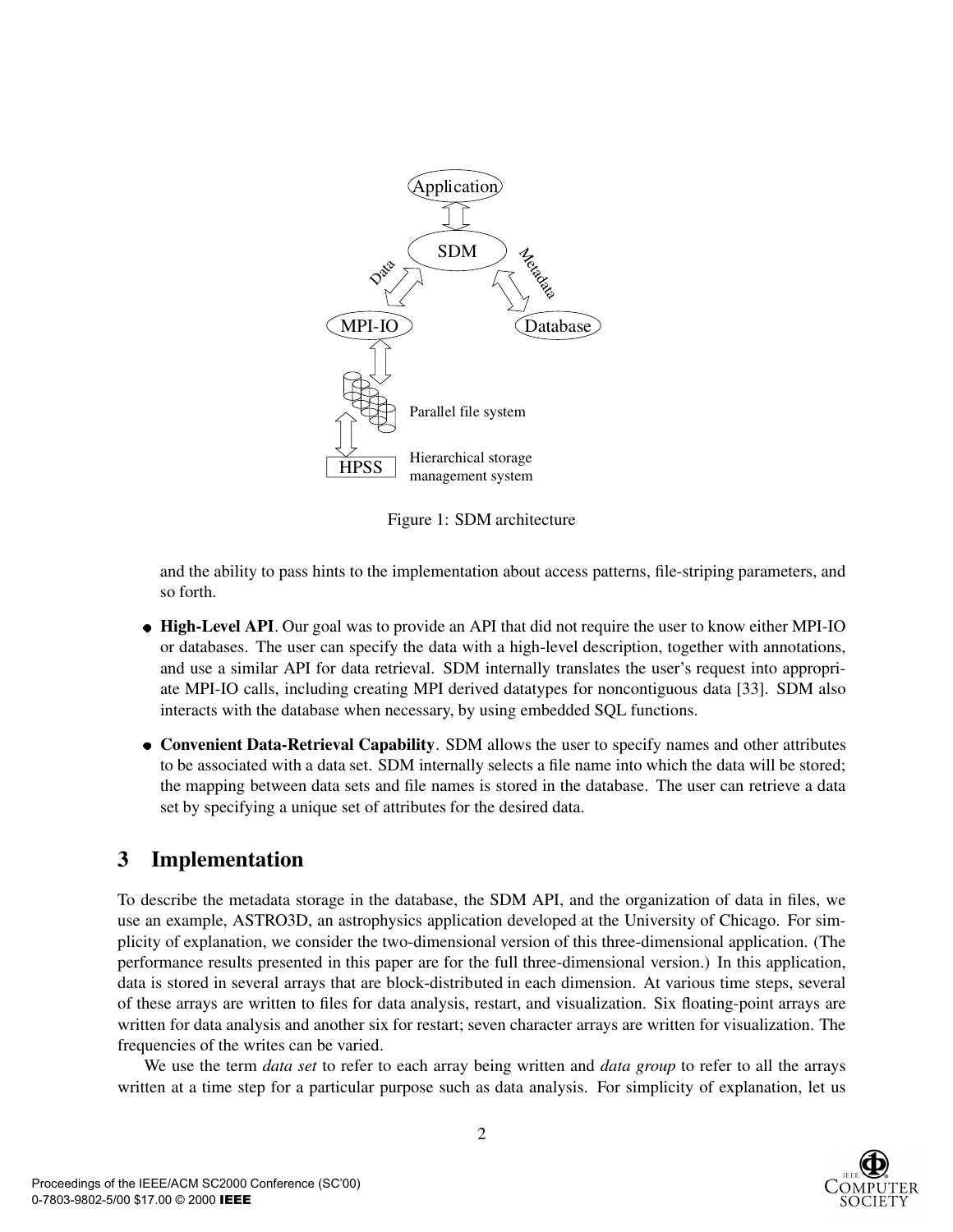

Figure 2: Database tables used in SDM

assume that three arrays are written for data analysis, another three for restart, and four for visualization. (Note that all arrays—six, six, and seven—were used in the performance experiments reported in this paper.) Let us further assume that the data-analysis and restart dumps are performed every six time steps and the visualization dumps are performed every four time steps. Let  $a_0$ ,  $a_1$ ,  $a_2$  be the three data sets for data analysis and  $A = (a_0, a_1, a_2)$  be the data group for data analysis. Similarly, we have  $B = (b_0, b_1, b_2, b_3)$  for visualization and  $C = (c_0, c_1, c_2)$  for restart.

### **3.1 Database Tables to Store Metadata**

SDM uses three database tables for storing metadata: *run table*, *access pattern table*, and *execution table* (see Figure 2). These tables are made for each application. Each time an application writes data sets, SDM enters the problem size, dimension, current date, and a unique identification number (runid) to the run table. The access pattern table includes the properties of each data set, such as data type, storage order, data access pattern, and global size. SDM uses this information to make appropriate MPI-IO calls to access the real data. The execution table stores a globally determined file offset denoting the starting offset in the file of each data set.

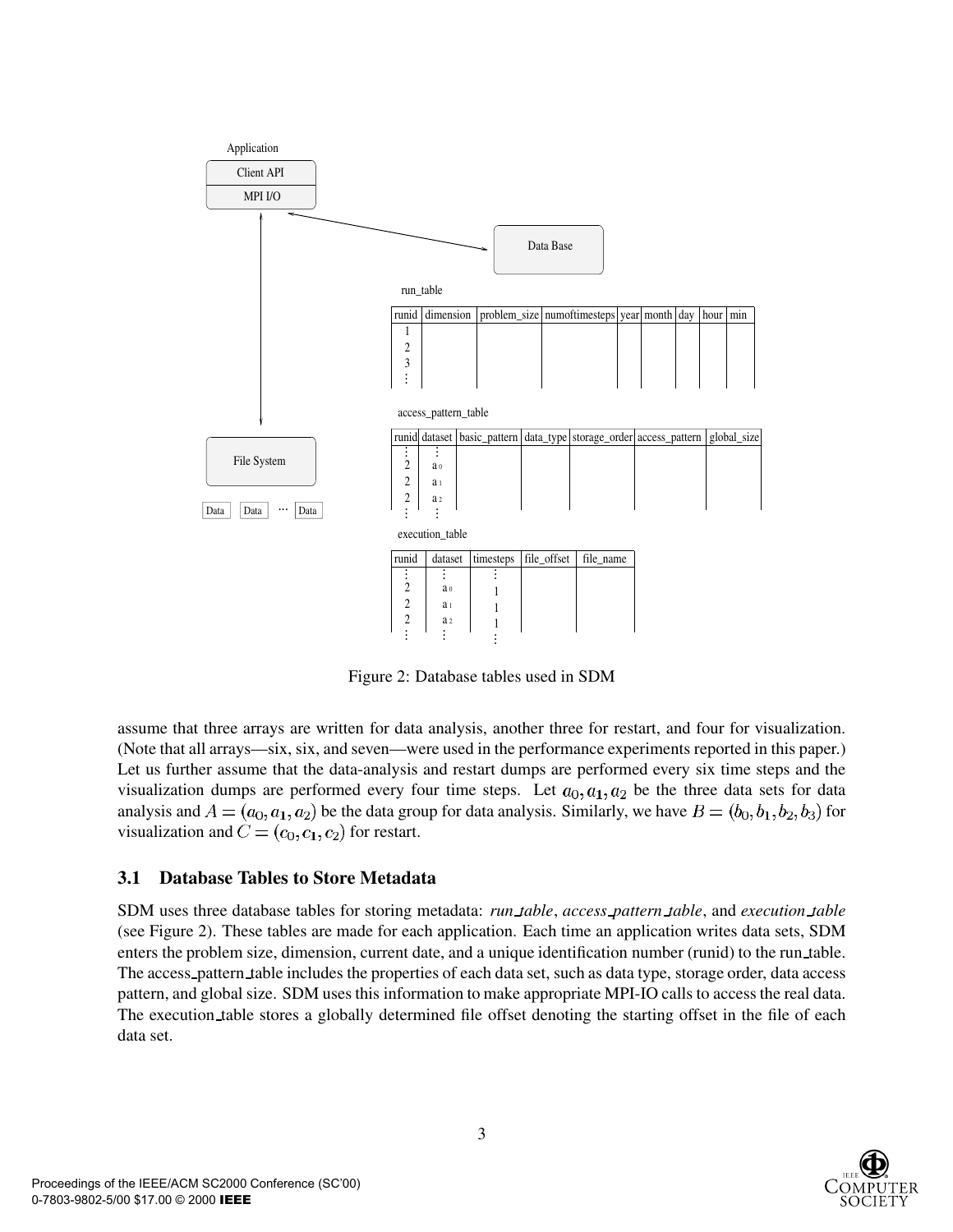```
SDM_finalize(3, handleA);
                                   SDM_finalizeH(3, headerA);
                             A = SDM\_make\_datalist(3, { a 0, a 1, a 2 });write call
                                                                       initialize(&date);
                                                                       date.year = 1999;
                                                                       date-month = 10;date.dav = 10;
                                                                       handleA = SDM select_attributes(3, A);
                                                                 read call
                                                                       headerA = SDM_select_attributeSH(3, A);SDM_subarray(handleA, 3, 0, StartingPoints, SubArraySizes, NULL);
                             SDM_initialize(App);
handleA = SDM_set_attributes(3, A);
headerA = SDM_make_header(3, A, FLOAT, 6); 
SDM_subarray(handleA, 3, 0, StartingPoints, SubArraySizes, NULL);
A[0].data_type = FLOAT;
A[0].access_pattern[0] = BLOCK;
A[0].access_pattern[1] = BLOCK;SDM_associate_attributes(3, &A[0]);
for (i=0; i<lastTimestep; i++) {
}
     Computation
          .
          .
          .
          .
          .
 SDM_writeH(headerA, a 0, i, headerBuf);
 SDM_writeH(headerA, a 1, i, headerBuf);
 SDM_writeH(headerA, a 2, i, headerBuf);
 SDM_write(handleA, a 0, i, buf);
 SDM_write(handleA, a<sub>1</sub>, i, buf);
 SDM_write(handleA, a 2, i, buf);
                                                                       for (i=0; i<lastTimestep; i++) {
                                                                           SDM_readH(headerA, a o, i, headerBuf);
                                                                           SDM_readH(headerA, a 1, i, headerBuf);
                                                                           SDM_readH(headerA, a 2, i, headerBuf);
                                                                           SDM_read(handleA, 
a 0, i, buf);
                                                                           SDM_read(handleA, 
a 1, i, buf);
                                                                           SDM_read(handleA, 
a 2, i, buf);
                                                                                    Computation .
                                                                                          .
.
                                                                                          .
                                                                                          .
                                                                                          .
                                                                        }
```
Figure 3: Example of using the SDM API to perform I/O in ASTRO3D

### **3.2 Application Programming Interface**

Figure 3 shows how the SDM API is used to perform I/O for data analysis (data group A) in a twodimensional version of ASTRO3D

To use SDM, the user must first call the function SDM initialize. This function initializes the SDM environment and establishes a connection to the database. Next, to specify groups of data sets, the user must call the function SDM make datalist. This function assigns properties to the first data set in a group. The same properties can be assigned to other data sets in the same group by calling SDM associate attributes.

The main reason for making groups of data sets is that SDM can then use different ways of organizing data in files, with different performance implications. For example, each data set can be written in a separate file, or the data sets of a group can be written to a single file.

In the case of write operations, the user must call SDM set attributes to set the attributes associated with a group and to return a set of handles to be used for further I/O operations. If an application writes header information along with the data, SDM make header must be used to return an array of handles for writing the header information. In ASTRO3D, each data set in group A has a header consisting of six

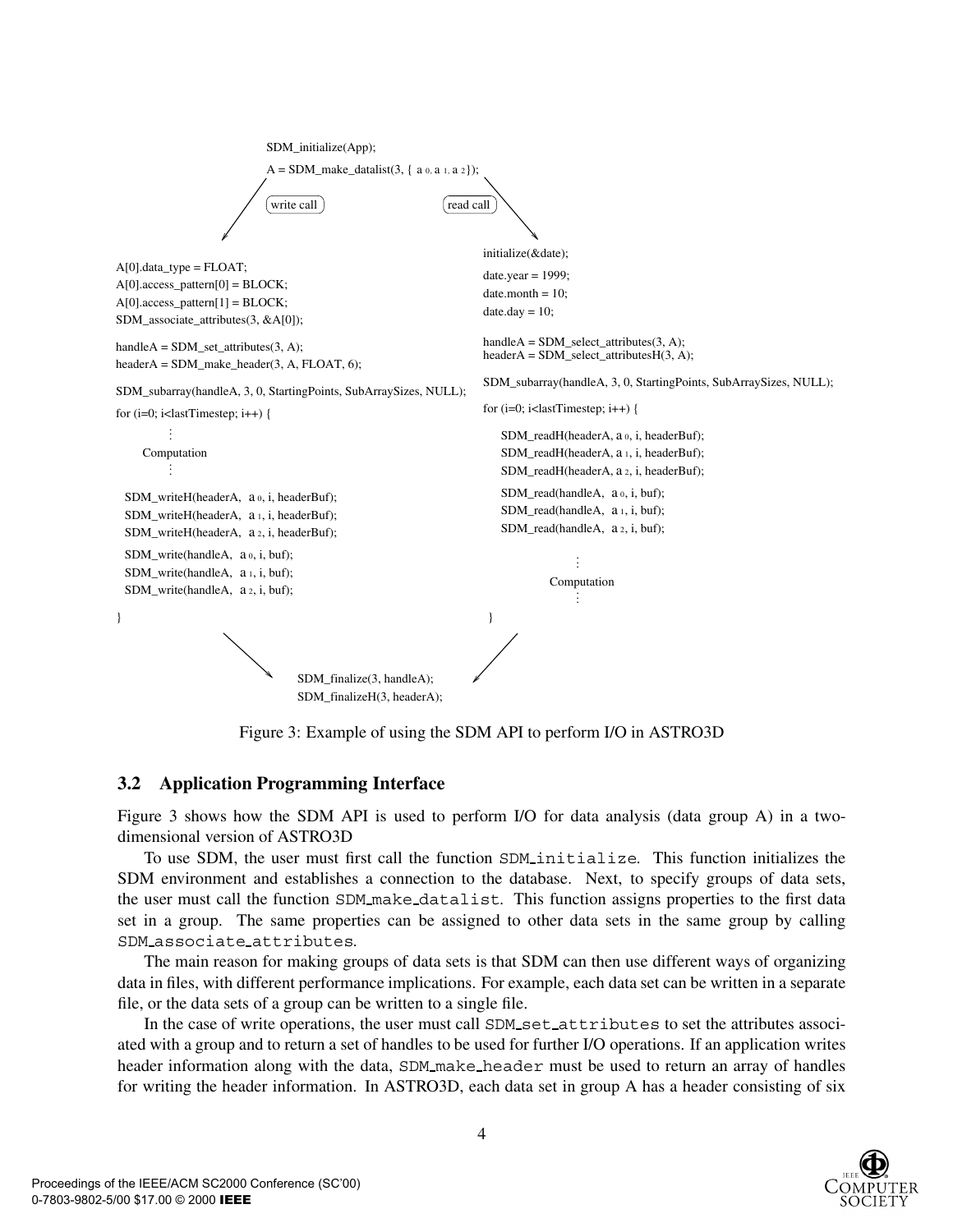floating-point variables. The function SDM\_writeH is used to write the header.

In the case of read operations, data from a specific run can be retrieved by specifying attributes of the data, such as the date of the run. If the date is not specified, data from the last run will be read. Also, the properties of the data sets need not be specified because SDM retrieves this information from the database. Data can be selected using the SDM\_select\_attributes function. To retrieve header information, SDM select attributesH must be called.

The main SDM functions for writing and reading data are SDM write and SDM read. Before calling these functions, the user must provide the information necessary for SDM to perform I/O, such as the starting points and sizes of the subarray in each dimension in the case of block distribution, or the size of process grids and distribution arguments in each dimension in the case of cyclic distribution. To perform I/O, the handle of a group, position of a data set within the handle (group), current time step, and pointer to the application buffer are passed to the SDM I/O function. Note that the user does not have to provide file names. SDM generates the file name and records the name in the database.

Finally, the user must call SDM finalize and SDM finalizeH to close all files, close the connection to the database server, and free all memory allocated by SDM.

#### **3.3 File Organization**

SDM supports three different ways of organizing data in files. In level 1, each data set generated at each time step is written to a separate file, as shown in Figure 4. This file organization is simple, but it incurs the cost of a file open and close at each time step, which on some file systems can be quite high, as we shall see in the performance results. For a large number of data sets and time steps, this method can be expensive because of the large number of file opens.

In level 2, each data set (within a group) is written to a separate file, but different iterations of the same data set are appended to the same file, as illustrated in Figure 5. This method results in a smaller number of files and smaller file-open costs. The offset in the file where data is appended is stored in the execution table.

In level 3, all iterations of all data sets belonging to a group are stored in a single file, as shown in Figure 6. As in level 2, the file offset for each data set is stored in the execution table by process 0 in the SDM write function. If a file system has high open and close costs, SDM can generate a very small number of files by choosing the level-3 file organization. On the other hand, if an application produces a large number of data sets of large size, level 3 would result in very large files, which may affect performance.

We study the performance implications of the three file-organization levels in the next section.

### **4 Performance Results**

We obtained all performance results on the IBM SP and SGI Origin2000 at Argonne National Laboratory. The IBM SP has 80 compute nodes and 4 I/O nodes. Each I/O node controls four SSA disks, each of 9 Gbyte capacity. The parallel file system on the machine is IBM's PIOFS [14]. The SGI Origin2000 has 128 processors and 10 Fibre Channel controllers connected to a total of 110 disks, each of 9 Gbyte capacity. The file system on the Origin2000 is SGI's XFS [12, 30]. XFS supports an optimization called direct I/O, which we used in our experiments. When certain alignment restrictions are met, the user can choose the direct-I/O option, in which the file system moves data directly between the user's buffer and the storage device, bypassing the file-system cache. Direct I/O thus eliminates an extra memory copy into the cache and can perform well if the I/O size is large and the machine has a high-bandwidth I/O system. Direct I/O

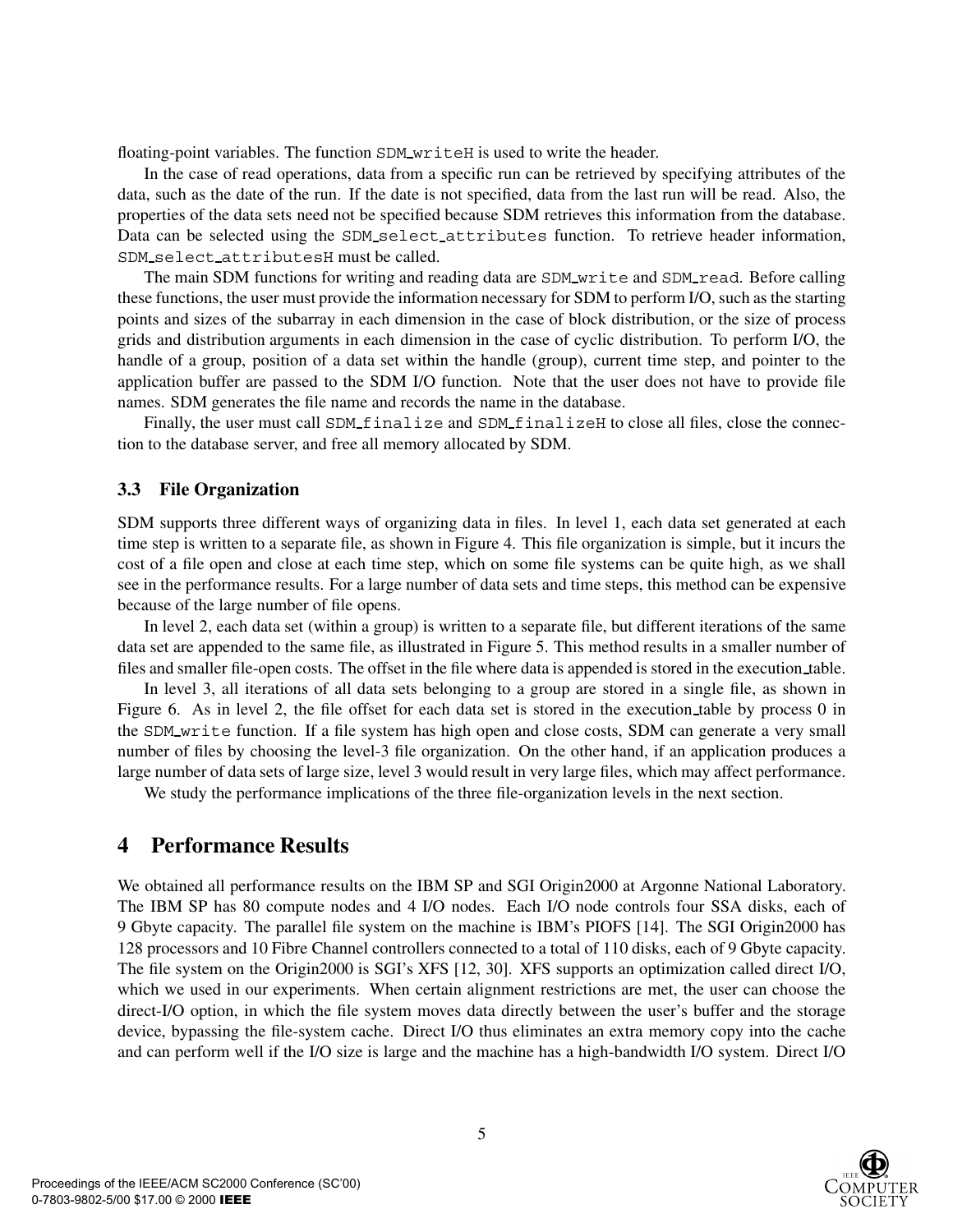

Figure 4: Level-1 file organization at 6th time step in ASTRO3D. The superscript on a data set denotes the time step at which the data set has been written to a file, RId denotes the current identification number (runid), and each shadowed box (along with the name beside it) shows the SDM-generated file for storing the corresponding data set.

can be used from an MPI-IO program—the ROMIO implementation of MPI-IO that we used supports direct I/O [35]. We present performance results with both direct I/O and regular (buffered) I/O.

We used two application templates, ASTRO3D and a three-dimensional Euler solver, in our performance experiments. For ASTRO3D, we used a problem size of  $256 \times 256 \times 256$ . We ran the program for one time step and performed the data analysis, restart, and visualization dumps at that time step. This resulted in a total of around 880 Mbytes of data.

The second application is a three-dimensional Euler solver for the problem of three-dimensional transonic flow about an M6 wing [10]. This application is a mesh-structured code that writes the physical values and residual of each node at certain iterations. The structure of these values is a distributed global vector, and each value has five components (density, energy, and three coordinates of momentum). In addition, the application writes the physical coordinates and pressure at each mesh point. In our experiments, we ran the code for 50 iterations and wrote data at every 5 iterations. The problem size was  $194 \times 34 \times 34$ .

### **4.1 Costs of Database Access**

SDM uses TCP/IP to connect to the database servers. We performed our experiments with two different databases, MySQL [20] and PostgreSQL [24]. Figure 7 shows the database-access cost in the SDM write operation on the Origin2000. As mentioned in Section 3.2, the connection to and disconnection from the database server occur once in SDM\_initialize and SDM\_finalize, respectively. In SDM\_set\_attributes, process 0 accesses the run table and access pattern table to store attributes, and in the write operation,

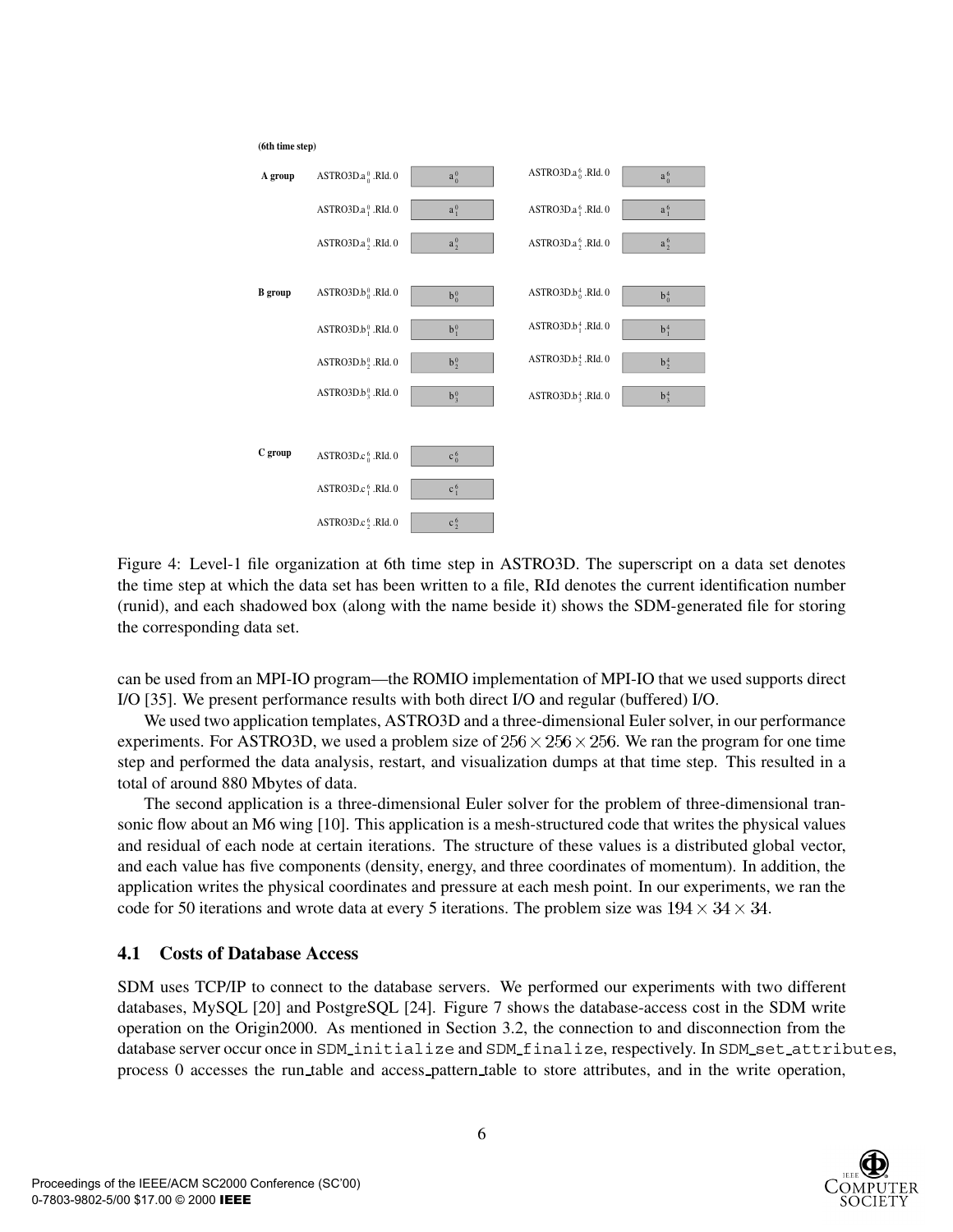

Figure 5: Level-2 file organization at 6th time step in ASTRO3D. The superscript on a data set denotes the time step at which the data set has been written to a file, RId denotes the current identification number (runid), and each shadowed box (along with the name beside it) shows the SDM-generated file for storing the corresponding data set.



Figure 6: Level-3 file organization at 6th time step in ASTRO3D. The superscript on a data set denotes the time step at which the data set has been written to a file, RId denotes the current identification number (runid), and each shadowed box (along with the name beside it) shows the SDM-generated file for storing the corresponding data set.

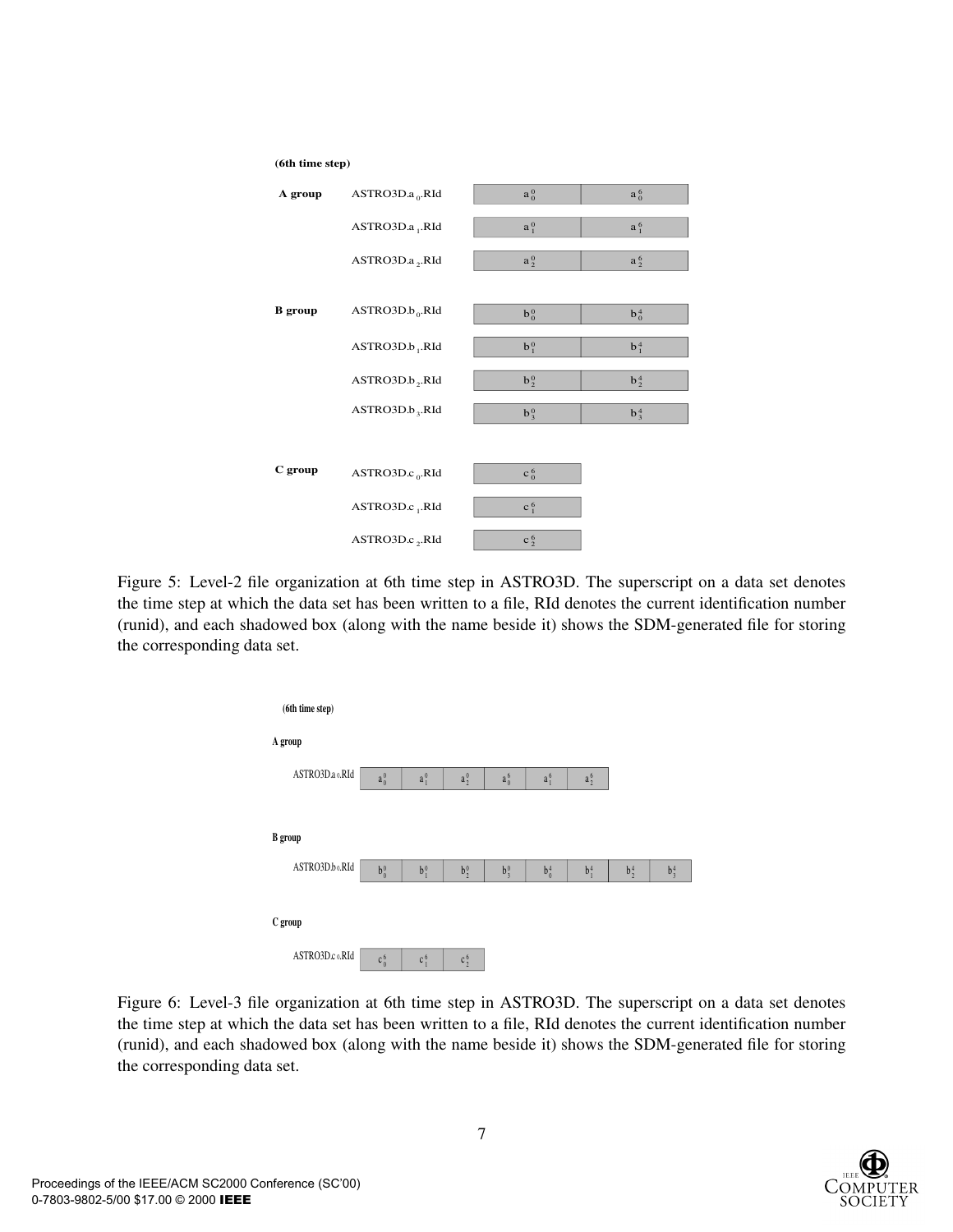

Figure 7: Cost of accessing the database for the two applications

Figure 8: I/O bandwidth for ASTRO3D on the IBM SP

it stores the file offset into the execution table. In ASTRO3D the access to the execution table occurred 19 times, and in the Euler solver the access to the execution table occurred 60 times. As can be seen in Figure 7, the database-access cost using both the database servers was less than 0.6 sec. This cost, however, will change according to the number of I/O operations occurring in the applications.

We observed that MySQL performs better than PostgreSQL. Therefore, we used only MySQL for the rest of the performance experiments.

#### **4.2 Results for ASTRO3D**

Figure 8 shows the write and read bandwidths for ASTRO3D on the IBM SP using 32 processors for the three levels of file organization. Since we ran only one iteration of the program, levels 1 and 2 resulted in the same file organization. Level 3 achieved much higher bandwidth because only three different files were created, and, therefore, only three file opens occurred. The high cost of file opens on the PIOFS file system [32] resulted in lower performance for levels 1 and 2, where 19 separate files were created. The impact of file-open time can indeed be quite large.

Figures 9 and 10 show the write and read bandwidths for ASTRO3D on the SGI using 16 processors. We measured performance for both direct I/O and buffered I/O. For writing data, direct I/O performed better than buffered I/O. There are two reasons for this. First, with buffered I/O, XFS serializes concurrent writes to the same file, whereas with direct I/O, concurrent writes are allowed to proceed in parallel. Second, direct I/O eliminates a copy into the file-system cache. For reading data, buffered I/O performed better. Again, there are two reasons for this. One reason is that XFS does not serialize buffered reads; therefore, direct reads do not have any extra advantage in the area of parallelism. The second reason is that XFS performs a read-ahead (prefetch) in the case of buffered reads, but not in case of direct reads. The read-ahead policy works well for this application, and buffered reads therefore perform better. Since the cost of file opens is small on XFS, the three levels of file organization performed nearly the same.

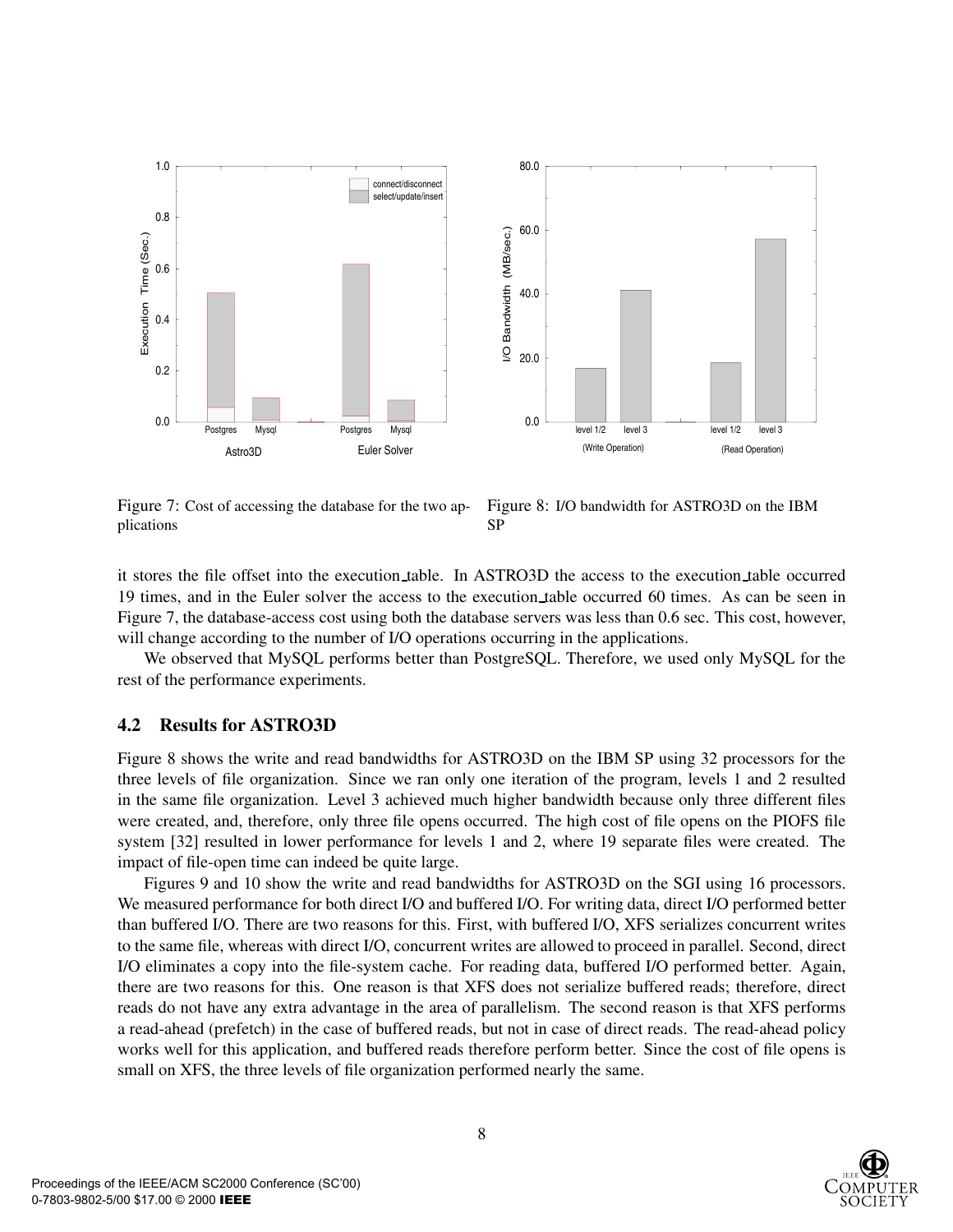

Figure 9: Write bandwidth for ASTRO3D on the SGI Origin2000

Figure 10: Read bandwidth for ASTRO3D on the SGI Origin2000

#### **4.3 Results for the Euler Solver**

Figures 11 and 12 show the write and read bandwidths for the Euler solver on the IBM SP using 32 processors. The total data written was around 240 Mbytes. In level 3, only two files were generated, one for writing the coordinates and pressure at each mesh node and the other for writing the physical values and residual at each node. In level 2, six vectors (that is, the three coordinates, pressure, physical values of each node, and nodal residual) were written separately, resulting in a total of six files. In level 1, the six vectors generated every five iterations were written separately, resulting in a total of 60 files. As Figures 11 and 12 show, level 3 performed the best because of the high open cost on PIOFS. In level 1, the file-open cost took around 80% of the total execution time; in level 2, it took around 30%; and in level 3, it took around 20% of the total execution time.

Figures 13 and 14 show the write and read bandwidths for the Euler solver using 16 processors on the SGI. For this application, we used only buffered I/O. We could not use direct I/O because the memory allocation for distributed vectors was done inside the numerical library (PETSc [23]) that the application uses, and thus we could not align the buffers to the cache line as required for direct I/O. For the write operation, levels 2 and 3 performed slightly better than level 1. For the read operation, however, level 1 performed the best. The reason is that the read-ahead policy of XFS for buffered reads operates on a per-file basis and therefore works to the application's advantage when it has a greater number of files.

### **5 Related Work**

The main difference between this work and other efforts is that this work aims to combine the good features of parallel file I/O and databases, whereas other efforts focus on either parallel I/O or data management, not both. We briefly mention related efforts below.

SRB (Storage Resource Broker) [2] provides a uniform interface to access various storage systems, such

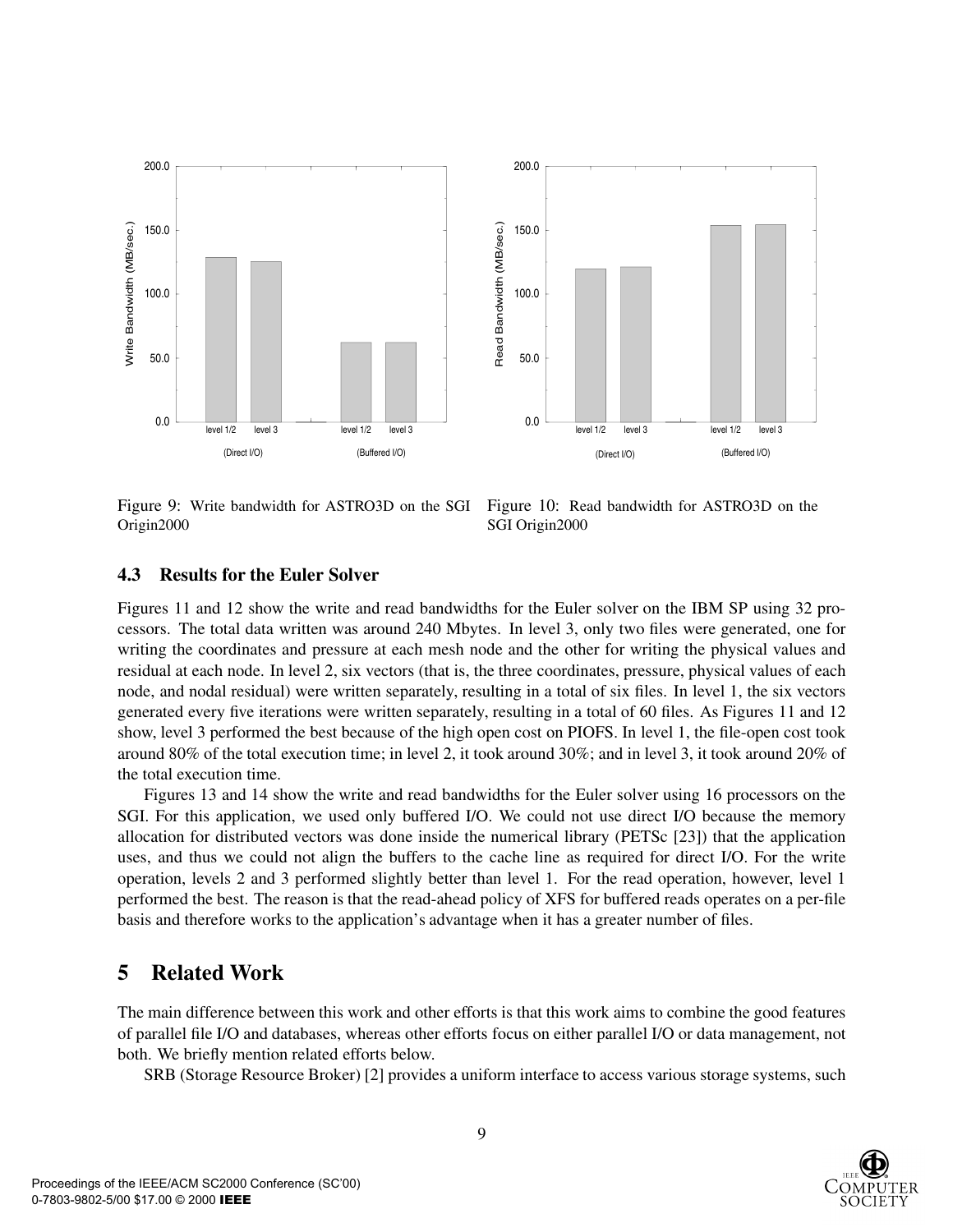

Figure 11: Write bandwidth for the Euler solver on the IBM SP

Figure 12: Read bandwidth for the Euler solver on the IBM SP

as file systems, Unitree, HPSS, and database objects. However, it does not support optimizations such as collective I/O that MPI-IO provides. Shoshani et al. [28, 29] describe an architecture for optimizing access to large volumes of scientific data stored on tapes. Chervenak et al. [5] describe a general architecture for managing distributed scientific data sets in a grid environment. An architecture for data-intensive distributed computing using DPSS is described in [37, 38]. The Active Data Repository [17] optimizes storage, retrieval and processing of very large multi-dimensional datasets. An initial discussion of a framework for scientific data management similar to the one described in this paper is given in [6].

Several efforts have involved optimizing I/O in parallel file systems and runtime libraries [3, 4, 7, 13, 16, 18, 22, 27, 31]. However, file systems and libraries have a lower-level interface than SDM, requiring more work from the user.

### **6 Conclusions and Future Work**

We have presented the design and implementation of an environment for high-performance scientific data management, called Scientific Data Manager (SDM), that is built on top of MPI-IO and also interacts with a database for storing metadata. SDM provides a simple, high-level interface and performs all necessary I/O optimizations transparently to the user. We also experimented with different ways of organizing data in files, called level 1–level 3. In general, when file-open cost on a particular file system is high, level 3 performs well because it minimizes the number of files created. If the file-open cost is small, the performance of the three levels depends on how the number and size of files affects performance on the particular file system. An appropriate file-organization policy can thereby be chosen for a particular file system.

On the XFS file system, we found that the file-open cost was so small that it did not significantly affect I/O performance. Instead, our experiment focused on the use of direct I/O and buffered I/O in the ASTRO3D template. For writing data, we found that direct I/O performed much better than buffered I/O by avoiding the overhead of copying the data into the XFS buffer cache and also because XFS allows direct writes to

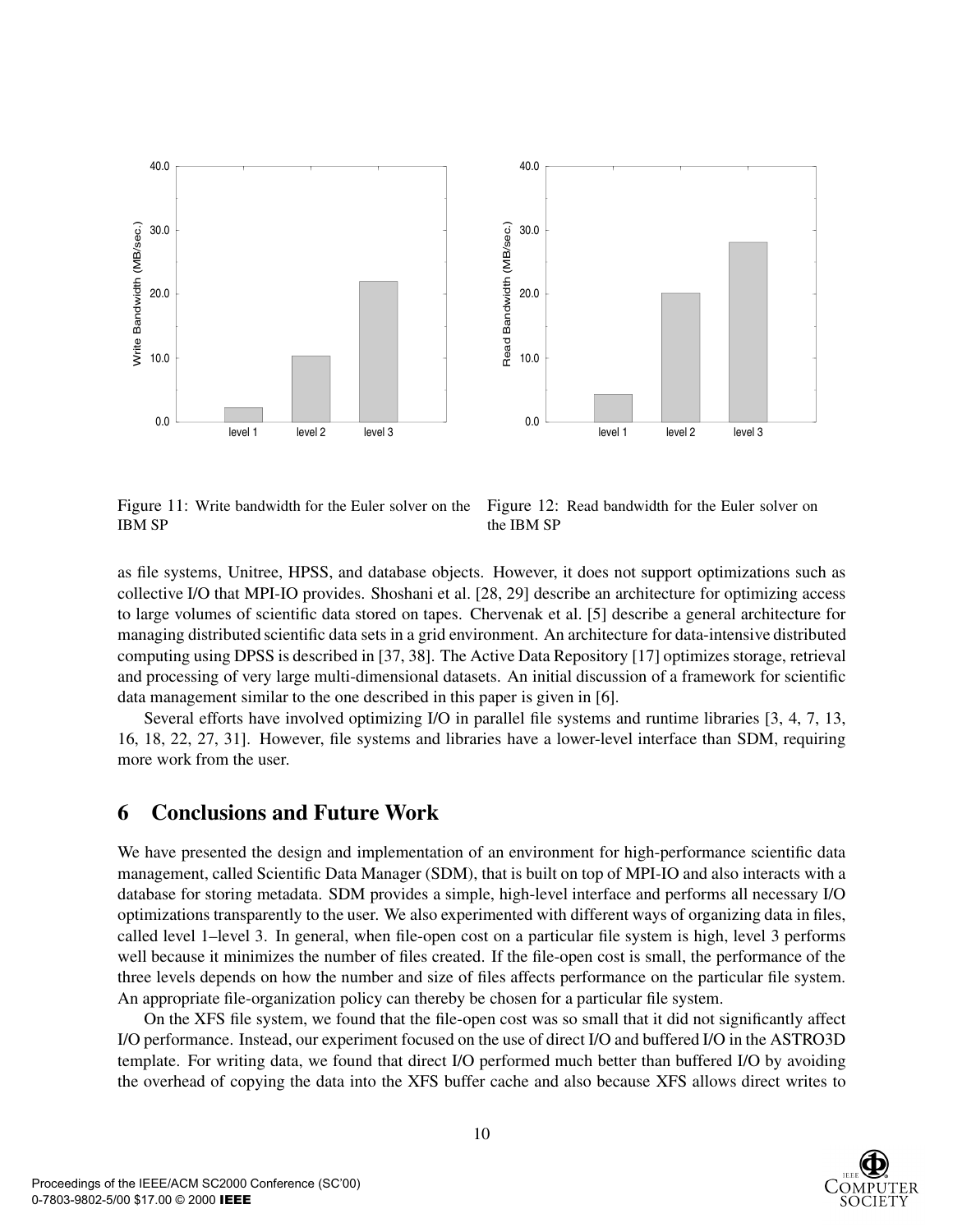

Figure 13: Write bandwidth for the Euler solver on the SGI Origin2000

Figure 14: Read bandwidth for the Euler solver on the SGI Origin2000

proceed concurrently. For reading data, however, buffered I/O performed better because of its read-ahead policy.

We are developing SDM further to support other types of applications such as unstructured-grid applications and to support visualization. We also plan to investigate whether an SDM-like system that stores data in files using MPI-IO and metadata in a real database can be effectively used as a strategy for implementing libraries such as HDF [36] and netCDF [21].

#### **Acknowledgments**

This work was supported by the Mathematical, Information, and Computational Sciences Division subprogram of the Office of Advanced Scientific Computing Research, U.S. Department of Energy, under Contract W-31-109-Eng-38.

### **References**

- [1] Applications Working Group of the Scalable I/O Initiative. Preliminary Survey of I/O Intensive Applications. http://www.cacr.caltech.edu/SIO/pubs/SIO apps.ps, 1994.
- [2] Chaitanya Baru, Reagan Moore, Arcot Rajasekar, and Michael Wan. The SDSC Storage Resource Broker. In *Proceedings of CASCON '98*, December 1998.
- [3] Robert Bennett, Kelvin Bryant, Alan Sussman, Raja Das, and Joel Saltz. Jovian: A Framework for Optimizing Parallel I/O. In *Proceedings of the Scalable Parallel Libraries Conference*, pages 10–20. IEEE Computer Society Press, October 1994.
- [4] Rajesh Bordawekar, Juan Miguel del Rosario, and Alok Choudhary. Design and Evaluation of Primitives for Parallel I/O. In *Proceedings of Supercomputing '93*, pages 452–461, November 1993.

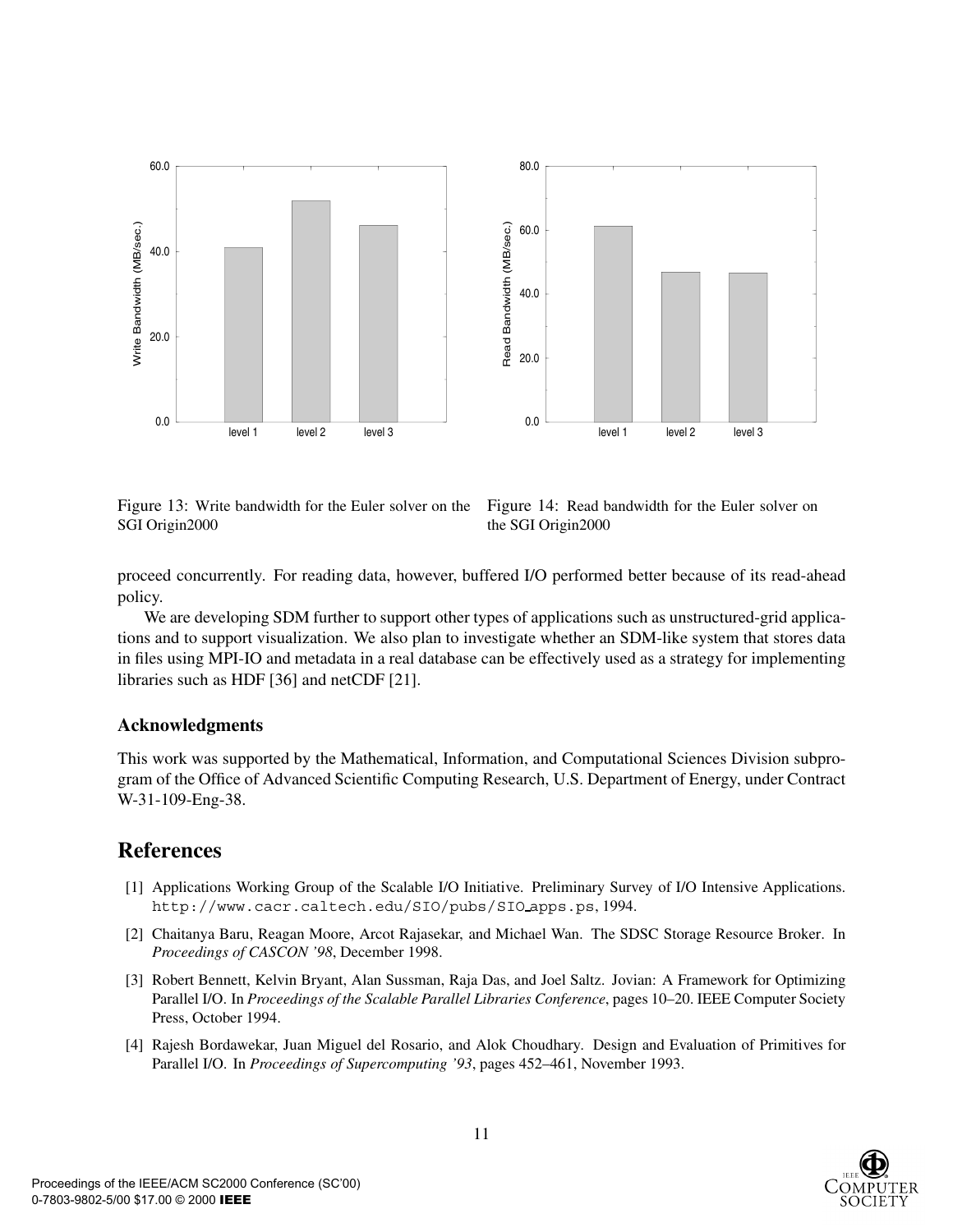- [5] Ann Chervenak, Ian Foster, Carl Kesselman, Charles Salisbury, and Steven Tuecke. The Data Grid: Towards an Architecture for the Distributed Management and Analysis of Large Scientific Datasets. In *Proceedings of the Network Storage Symposium (NetStore '99)*, October 1999.
- [6] A. Choudhary, M. Kandemir, H. Nagesh, J. No, X. Shen, V. Taylor, S. More, and R. Thakur. Data Management for Large-Scale Scientific Computations in High Performance Distributed Systems. In *Proc. of the Eighth IEEE Int'l Symposium on High Performance Distributed Computing*, pages 263–272, August 1999.
- [7] Peter F. Corbett and Dror G. Feitelson. The Vesta parallel file system. *ACM Transactions on Computer Systems*, 14(3):225–264, August 1996.
- [8] Juan Miguel del Rosario and Alok Choudhary. High Performance I/O for Parallel Computers: Problems and Prospects. *Computer*, 27(3):59–68, March 1994.
- [9] Samuel A. Fineberg, Parkson Wong, Bill Nitzberg, and Chris Kuszmaul. PMPIO—A Portable Implementation of MPI-IO. In *Proceedings of the Sixth Symposium on the Frontiers of Massively Parallel Computation*, pages 188–195. IEEE Computer Society Press, October 1996.
- [10] W. D. Gropp, D. E. Keyes, L. C. McInnes, and M. D. Tidriri. Globalized Newton-Krylov-Schwarz Algorithms and Software for Parallel Implicit CFD. Technical Report ICASE TR 98-24 (to appear in Int. J. Supercomputer Applications), 1998.
- [11] William Gropp, Ewing Lusk, and Rajeev Thakur. *Using MPI-2: Advanced Features of the Message-Passing Interface*. MIT Press, Cambridge, MA, 1999.
- [12] Mike Holton and Raj Das. XFS: A Next Generation Journalled 64-Bit Filesystem With Guaranteed Rate I/O. Technical report, SGI, Inc, 1994.
- [13] Jay Huber, Christopher L. Elford, Daniel A. Reed, Andrew A. Chien, and David S. Blumenthal. PPFS: A High Performance Portable Parallel File System. In *Proceedings of the 9th ACM International Conference on Supercomputing*, pages 385–394. ACM Press, July 1995.
- [14] IBM Corp. IBM AIX Parallel I/O File System: Installation, Administration, and Use. Document Number SH34-6065-01, August 1995.
- [15] Terry Jones, Richard Mark, Jeanne Martin, John May, Elsie Pierce, and Linda Stanberry. An MPI-IO Interface to HPSS. In *Proceedings of the Fifth NASA Goddard Conference on Mass Storage Systems*, pages I:37–50, September 1996.
- [16] David Kotz. Disk-directed I/O for MIMD Multiprocessors. *ACM Transactions on Computer Systems*, 15(1):41– 74, February 1997.
- [17] Tahsin Kurc, Chialin Chang, Renato Ferreira, Alan Sussman, and Joel Saltz. Querying Very Large Multidimensional Datasets in ADR. In *Proceedings of SC99: High Performance Networking and Computing*, November 1999.
- [18] Tara M. Madhyastha and Daniel A. Reed. Intelligent, Adaptive File System Policy Selection. In *Proceedings of the Sixth Symposium on the Frontiers of Massively Parallel Computation*, pages 172–179. IEEE Computer Society Press, October 1996.
- [19] Message Passing Interface Forum. MPI-2: Extensions to the Message-Passing Interface, July 1997. http://www.mpi-forum.org/docs/docs.html.
- [20] MySQL Reference Manual. http://www.mysql.com, 1999. Version 3.23.10-alpha.
- [21] NetCDF. http://www.unidata.ucar.edu/packages/netcdf.
- [22] Nils Nieuwejaar and David Kotz. The Galley Parallel File System. *Parallel Computing*, 23(4):447–476, June 1997.